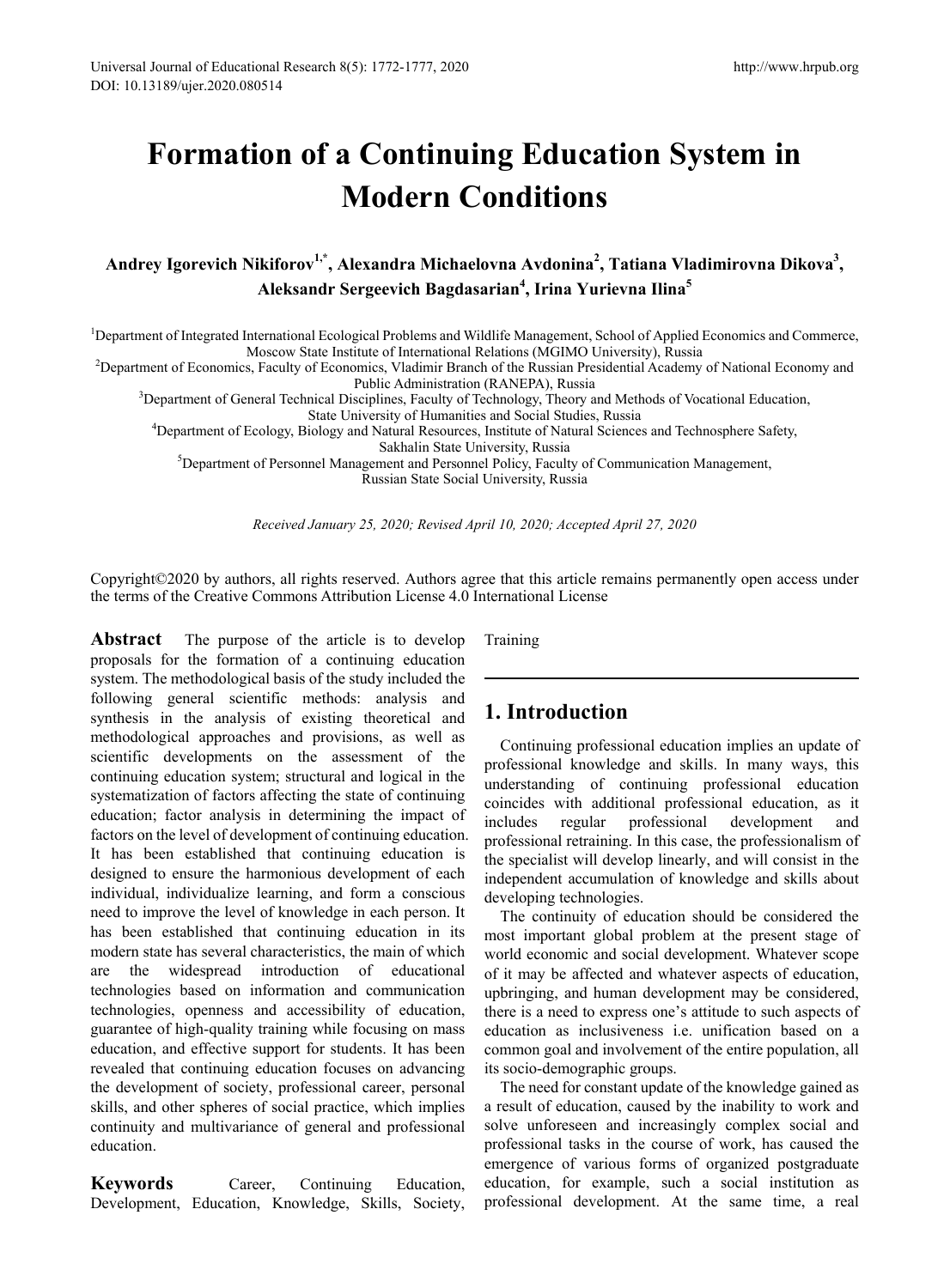assessment of the current situation encourages the search for new approaches to the qualitative change in the state of the entire education system in the Russian Federation.

Continuing education for the state and society becomes the leading sphere of social policy to ensure favorable conditions for the general and professional development of a person, a mechanism for the reproduction of professional and cultural potential, and a condition for the development of social production. The concept of continuing education has become a key one. It is the answer to the challenge that the world, where change is happening so fast, poses. The need to resume education and vocational training arises every time a person is faced with innovations that appear in their professional life.

The study of the problems of forming a continuing education system has been reflected in the works by I.A. Ardabatskaya [1], O.Ya. Gutak [2], O.A. Karlina [3], O.A. Kozyreva [4], V.I. Kolykhmatova [5], E.M. Tretyakova [6], and others. Nevertheless, problematic issues regarding the formation of a continuing education system in modern conditions remain insufficiently disclosed.

### **2. Methods**

The methodological basis of the study included the following general scientific methods: analysis and synthesis in the analysis of existing theoretical and methodological approaches and provisions, as well as scientific developments on the assessment of the continuing education system; structural and logical in the systematization of factors affecting the state of continuing education; factor analysis in determining the impact of factors on the level of development of continuing education.

The information base of the study consisted of legislative and regulatory acts, materials of state authorities and local self-government, and scientific publications by Russian and foreign scientists on the problems of improving the system of continuing education in modern conditions [7-9].

It is planned to develop approaches to the analysis of problems of continuing education in the research process and to substantiate strategies for the behavior of participants in the educational process. Moreover, the task is to justify the approaches to the assessment of the continuing education system, as well as to identify and

formulate the main directions of the development of continuing education in the future

#### **3. Results**

The problem of the research lies in the fact that education becomes one of the most extensive and important spheres of human activity at the present stage of social development, which is closely intertwined with all other areas of social life. In connection with the need to switch to an innovative development path and using scientific achievements in the real sector of the economy, the preparation of highly qualified, responsible specialists who are proficient in their profession and educated in related fields of knowledge and, therefore, competitive in the labor market, is of paramount importance. They should be not just competent, but capable of effective work at the level of the requirements accepted in the world practice and ready for continuous professional growth and social mobility.

At the same time, the central idea of continuing education is the development of a person as an individual, a subject of activity and communication throughout their life. This idea, realized by society, becomes a system-forming factor of continuing education. The purpose of continuing education is the formation and development of the individual in the period of their physical and socio-psychological maturation and stabilization of vitality and abilities, as well as in the period of aging, when the task of compensating for lost functions and capabilities is put forward.

Concerning the essence of continuing education in the presented interpretation, it is the development of a person as an individual throughout their life's journey. In addition, the main system-forming factor of continuing education is the individual as the goal and result of the process of constant and steady ascent to new heights of knowledge and transformation of the world.

The process of continuing education is to create the necessary conditions for the comprehensive harmonious development of the individual regardless of their age, originally acquired profession, specialty, and place of residence with the obligatory consideration of their characteristics, motives, interests, and values (Figure 1).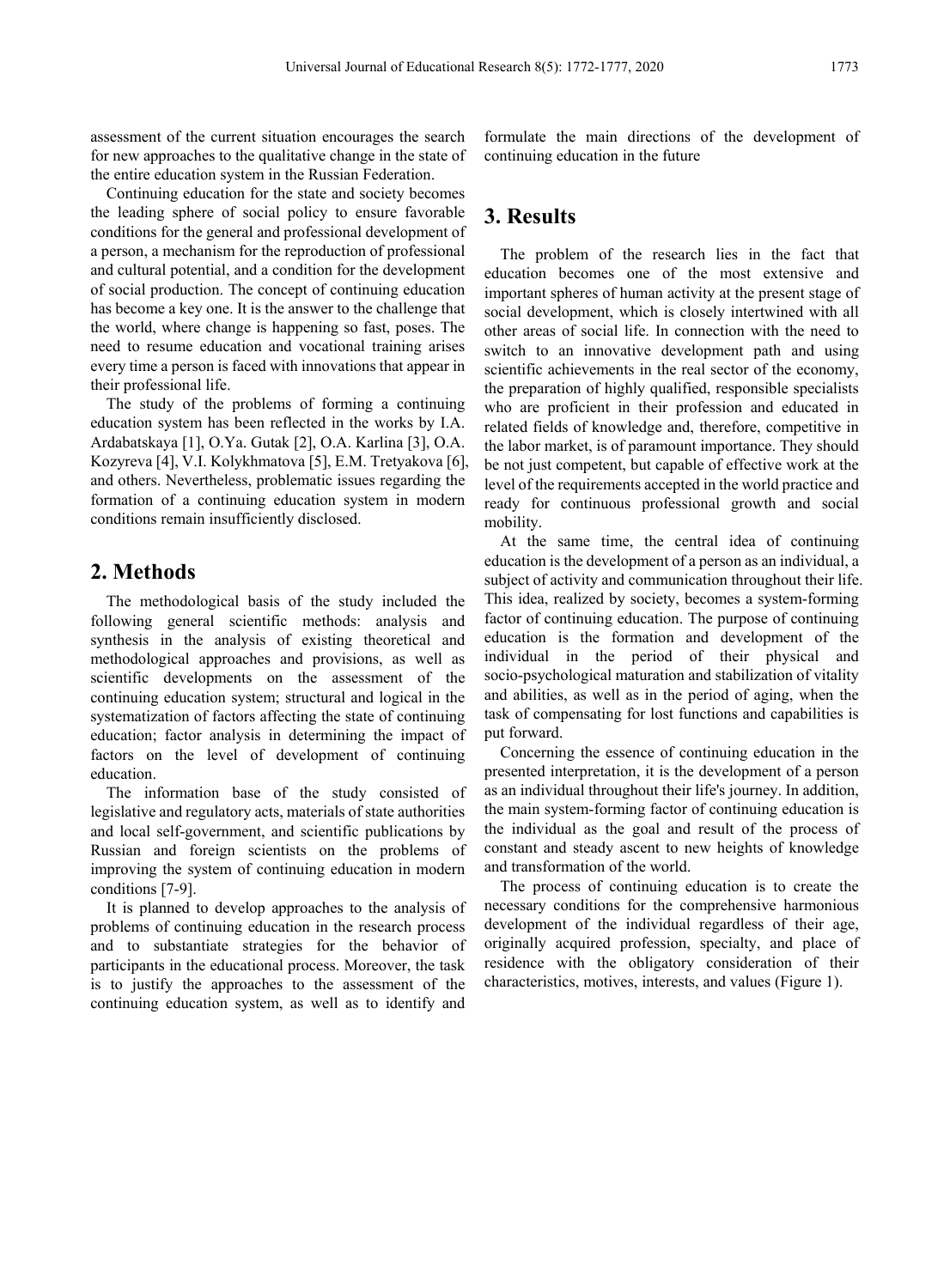

Figure 1. The system of continuing education in Russia

At the same time, the uniqueness of the socio-cultural and economic situation of the Russian Federation lies in the fact that the need for transformations in society poses the problem of human development as a priority. One of the ways to solve this problem can be the implementation of the continuing education concept, as opposed to discontinuing – having its specific time frame and the final, achievable result.

Practice shows that intermittent forms of training do not cover the wide range of tasks that specialists face, based on modern requirements. The receipt of initial professional education can be combined with work on the basis of acquired knowledge. Then labor activity can be interrupted and higher-level education can be continued. The study can also continue on-the-job.

The discontinuity of the educational process does not contradict the idea of continuing education. Continuing education is designed to ensure the harmonious development of each individual, individualize learning, and form a conscious need to improve the level of knowledge in each person. Each student must be provided with the conditions for obtaining the knowledge they need. A person, an individual with their interests is placed at the center of any stage and level of continuing education and upbringing.

In addition, continuing education involves the diversity and flexibility of the types of training used its humanization, democratization, and individualization. An important feature of continuing education is its aspiration to the future, to solve the problems of the development of society on the basis of the use of the acquired professional knowledge to obtain the highest qualification, as well as retraining and transition to a more complex and prestigious profession.

Therefore, the relations between the elements of the subsystem of basic education are built on the principle of hierarchy; each subsequent link gives higher-level education. The links are independent and self-sufficient in the subsystem of additional education, exist parallel to each other. Additional education is not a higher-level education but basic education. There are basic and additional, basic and parallel, state and non-state educational institutions and advanced training, cultural, sports, and tourism institutions in each of the subsystems.

Continuing education at the level of the education system is carried out through the reproduction, change, and development of educational institutions and the nature of the relationships between them, as well as combining (synergy) of the efforts of communities and individual efforts of individual subjects of educational activity in solving the problems of pedagogical controllability, self-organization, self-development, and self-improvement in conditions of instability, variability, and speed of circulation of information and requirements of society to the nature of educational services. In this context, the structure of continuing education should include the following components:

- 1) reproduction, change, and development of education as a state-public institution, taking into account specific historical requirements, concentrated in the aggregate of the socio-economic, political, moral, legal, and cultural needs of society in educated and developed people;
- 2) reproduction, change, and development of the appropriate infrastructure, which is able to meet the needs of society for a culturally and spiritually developed person, a high-quality specialist and the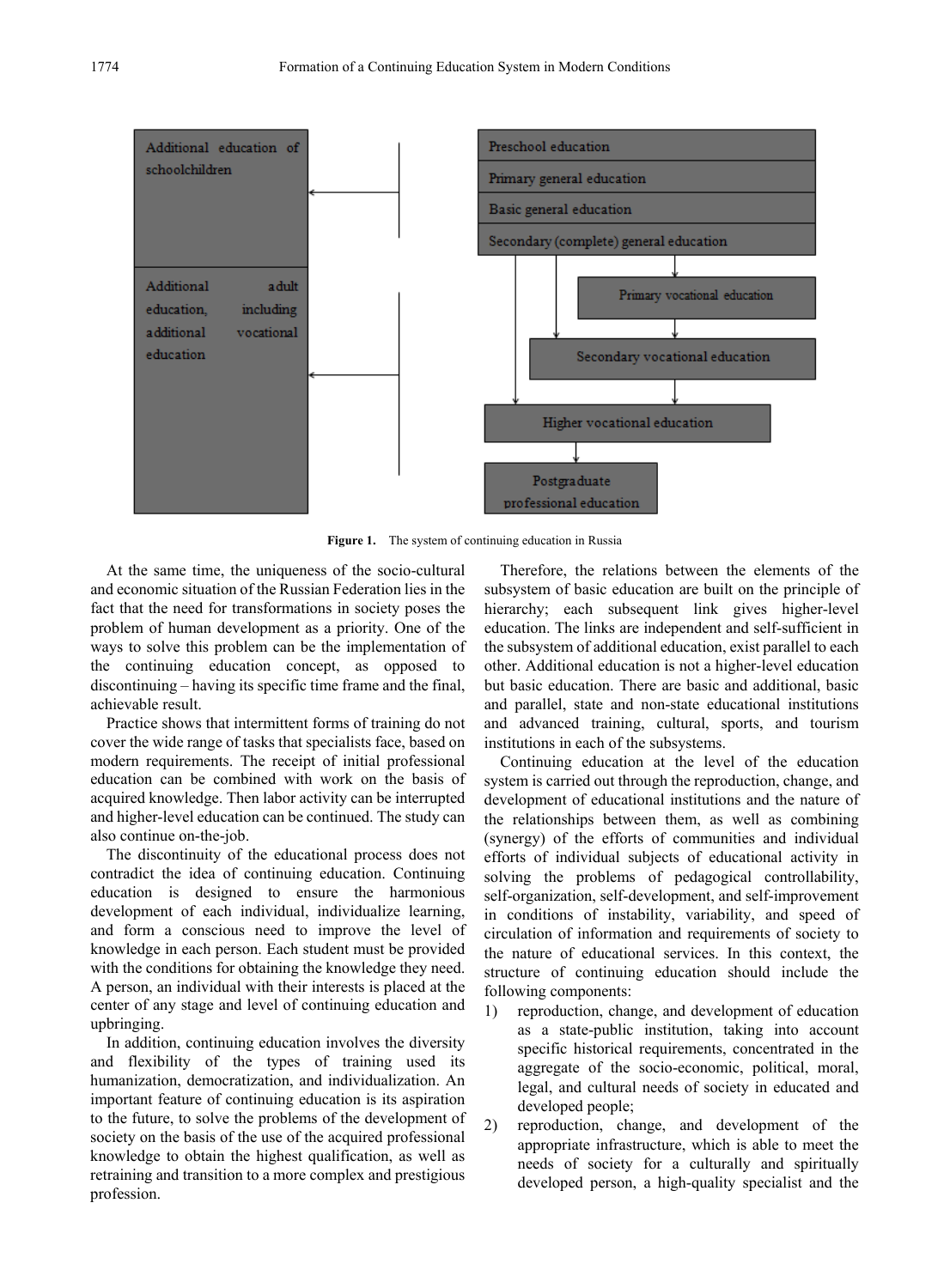educational process that meets the requirements of functionality, manageability, and adaptability;

3) reproduction, change, and development of the education system promoting individually-personal self-movement of the student, disclosure of abilities, gifts, talents, and interests, as well as the formation of the special psychological qualities helping to eliminate in individual consciousness and abilities stereotypes of habitual thinking and to form an individual algorithm of knowledge.

Continuing education at the level of society includes the reproduction, change and development of ideas about education as the main social value, as well as the focused activities of society (institutions, organizations, social groups, communities, and individuals) to actualize individual actors in social reality and transform social reality in accordance with modern capabilities and human needs.

At the same time, awareness of new opportunities and human needs to solve the problems of education has led to the need to create new conceptual approaches to pedagogical activity, methods, and techniques of pedagogical impact, as well as a new image of pedagogical effect. In addition, the information society dictates to a person a new perception of knowledge, ways of obtaining knowledge and presenting information, and the need for forecasting, programming, design, and modeling of the studied situation in a rapidly changing unstable environment.

Thus, the main purpose of training is the formation of knowledge, skills, and abilities to obtain a new portion of information and the construction of reality to solve practical problems of increasing the functionality, efficiency, and manageability of various social structures and human self-development. The solution to such a goal requires finding a new point of reference in the development of the mental activity, the integration of scientific knowledge, and the creation of a new model of an educated person – a researcher.

In addition, simple passive possession of knowledge in various fields characterizes an expert, but not a researcher. A scientist needs active creative mastery of it, expressed in their research development. The traditional education system is focused on students gaining knowledge and skills; thus, knowledge becomes the goal and erudition is the ideal result. The continuing education system is focused on the formation of an individual cognitive algorithm and the goal of this is to transform information and form a sustainable research information handling skills and the result is a neologism.

Studies show that the system of continuing education cannot exist discarding the practice of the traditional education system. At the same time, the traditional education system does not meet the needs of the present in the form, in which it exists now and inhibits the development of human potential. Therefore, it is possible to talk about the need to reform education, which consists in the transition to a system of continuing education, which includes the traditional education system, using its experience, while maintaining the priority of the value of new formation in comparison with the values of simple accumulation and reproduction of knowledge.

Thus, the traditional education system will perform the function of a structurally stable, unbreakable unit of the system of continuing education, which absorbs new knowledge, without changing either the relationship or the nature of the previously accumulated information. The system of continuing education at the level of creating a new portion of knowledge will perform the function of a phantom that is, modeling, constructing images of future knowledge (variants of interpretation of knowledge).

Interaction, communication, and cooperation of the continuing education system and the traditional education system are carried out through the properties of individual and social memory, that is, the ability to store information for a long time and repeatedly introduce it into the sphere of consciousness and behavior, thus realizing a new formation. A new formation is a scientifically formed knowledge, ready for implementation in practice and reproduction in social experience (project, program, strategic plan).

### **4. Discussion**

The reliability of the presented approaches is confirmed by the fact that the key idea of continuing education is the development, disclosure of individual creative potential, and human improvement [10-12]. One of the main problems of continuing education is the loss of the idea of the inherent value of development and the weakness of motivation to develop "in the name of development". One of the reasons is the excessive pragmatism of today's life and the transformation of the values of the modern person in a world where everything is for sale and has its price, as well as the increasing consideration of education as a set of "educational services" and the neglect of fundamental research.

However, no matter how one relates to current trends, it should be recognized that there is no alternative to the idea of competitiveness in today's conditions as a condition for ensuring human welfare and national security of the state. Therefore, one of the tasks of continuing education is to change the content of competitiveness, make it more human, and subordinate it to the vector of development in the name of development.

There is a problem and technical component of continuing education, which is to create the necessary conditions for the implementation of citizens' individual educational trajectories by introducing various levels of education, forms and methods of development of educational programs in space and time, as well as the unification of tools and evaluation (Figure 2).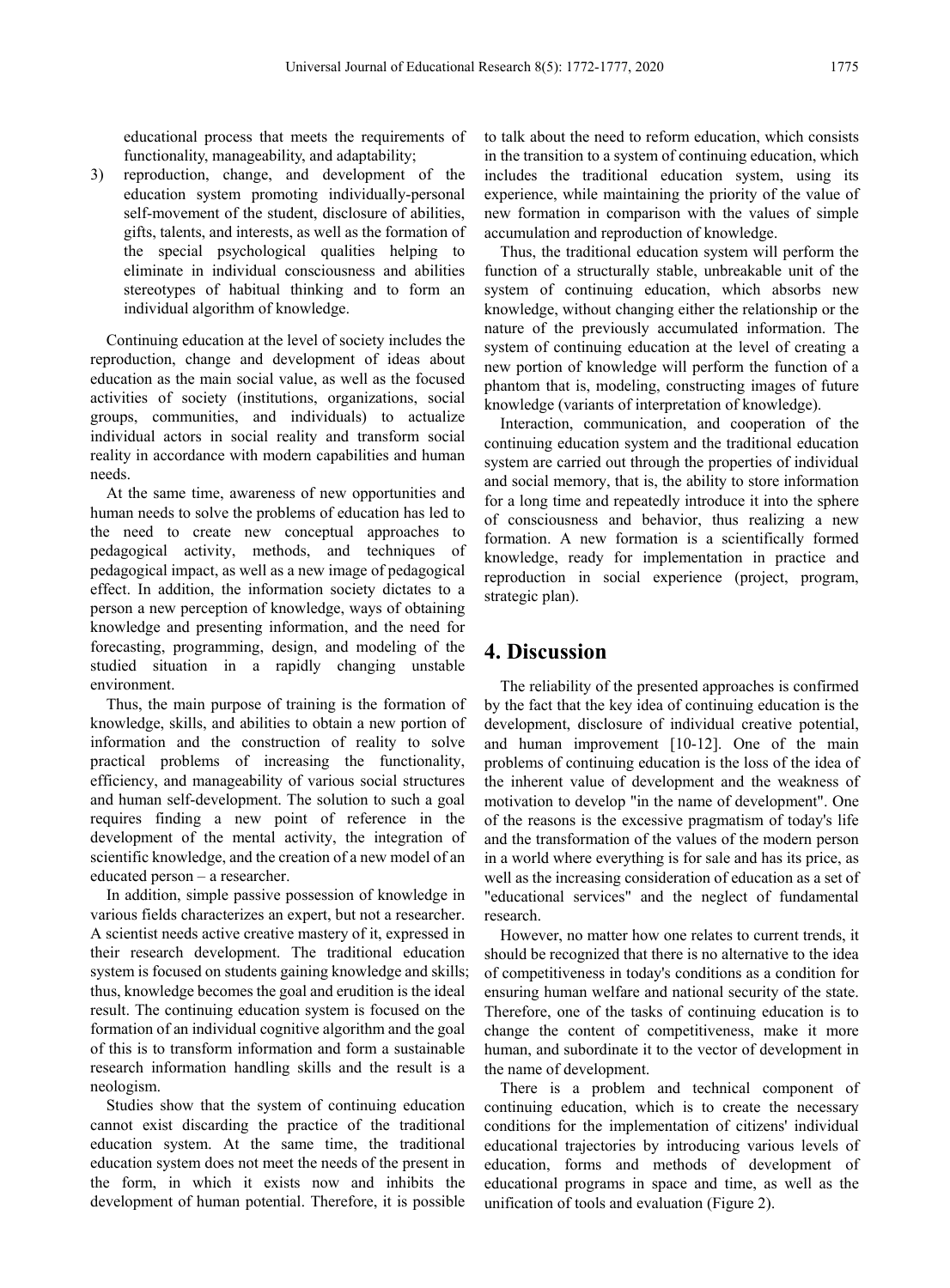

**Figure 2.** Model of continuing education in modern conditions

The success of solving this component depends largely on the success of solving the problem of creating a unified national educational space, the necessary equipment of educational institutions, and the interstate integration of educational spaces. At the same time, one of the basic problems of continuing education is the problem of ensuring the integrity and continuity of educational programs. Part of the problem can be attributed to a technical problem. In these conditions, the main difficulty lies in the use of different approaches at different levels, their authors' diversity, as well as weak representation of the content of the teaching side of age characteristics and target settings of the developing person.

### **5. Conclusions**

In conclusion, it can be noted that continuing education is designed to ensure the harmonious development of each individual, individualize learning, and form a conscious need to improve the level of knowledge in each person. Each student must be provided with the conditions for obtaining the knowledge they need. A person, an individual with his or her interests is placed at the center of any stage and level of continuing education and upbringing.

It has been established that continuing education in its modern state has a number of characteristics, the main of which is the widespread introduction of educational technologies based on information and communication technologies, openness and accessibility of education, guarantee of high-quality training while focusing on mass education, and effective support for students.

At the same time, the content of continuing education is focused on advancing the development of society, professional career, personal skills and qualities, and other areas of social practice. In this case, the continuity and multivariance of general and vocational education are assumed. In addition to the knowledge, skills, and abilities themselves, the content may include the process, the experience of their acquisition and practical application, as well as the ways and means of self-production, search and discovery.

## **REFERENCES**

- [1] I.A. Ardabatskaya. Sozdanie obrazovatelnykh kompleksov: traditsii i innovatsii [Creation of educational complexes: traditions and innovations], [Yaroslavskii pedagogicheskii](https://elibrary.ru/contents.asp?id=34295844)  [vestnik,](https://elibrary.ru/contents.asp?id=34295844) Vol.3, 25-29, 2016.
- [2] O.Ya. Gutak, N.A. Kozyrev, O.A. Kozyreva. Professionalizm lichnosti kak produkt personifikatsii razvitiya i nepreryvnogo obrazovaniya [Professionalism of a personality as a product of personification of development and continuing education], Vestnik Kemerovskogo gosudarstvennogo universiteta. Seriya: Gumanitarnye i obshchestvennye nauki, Vol.1, 10-14, 2018.
- [3] O.A. Karlina. Razvitie informatsionnoe kompetentnosti v protsesse nepreryvnogo obrazovaniya [The development of information competence in the process of continuing education], [Pedagogika i sovremennost](https://elibrary.ru/contents.asp?id=34057216) [Pedagogy and modernity], Vol.1, No.15, 14-17, 2015.
- [4] O.A. Kozyreva. Kachestvo teoretizatsii i formirovaniya kultury samostoyatelnoi raboty lichnosti v sisteme nepreryvnogo obrazovaniya [The quality of theorization and the formation of a culture of independent work of the individual in the system of continuing education], Vestnik Tambovskogo universiteta. Seriya: Gumanitarnye nauki,